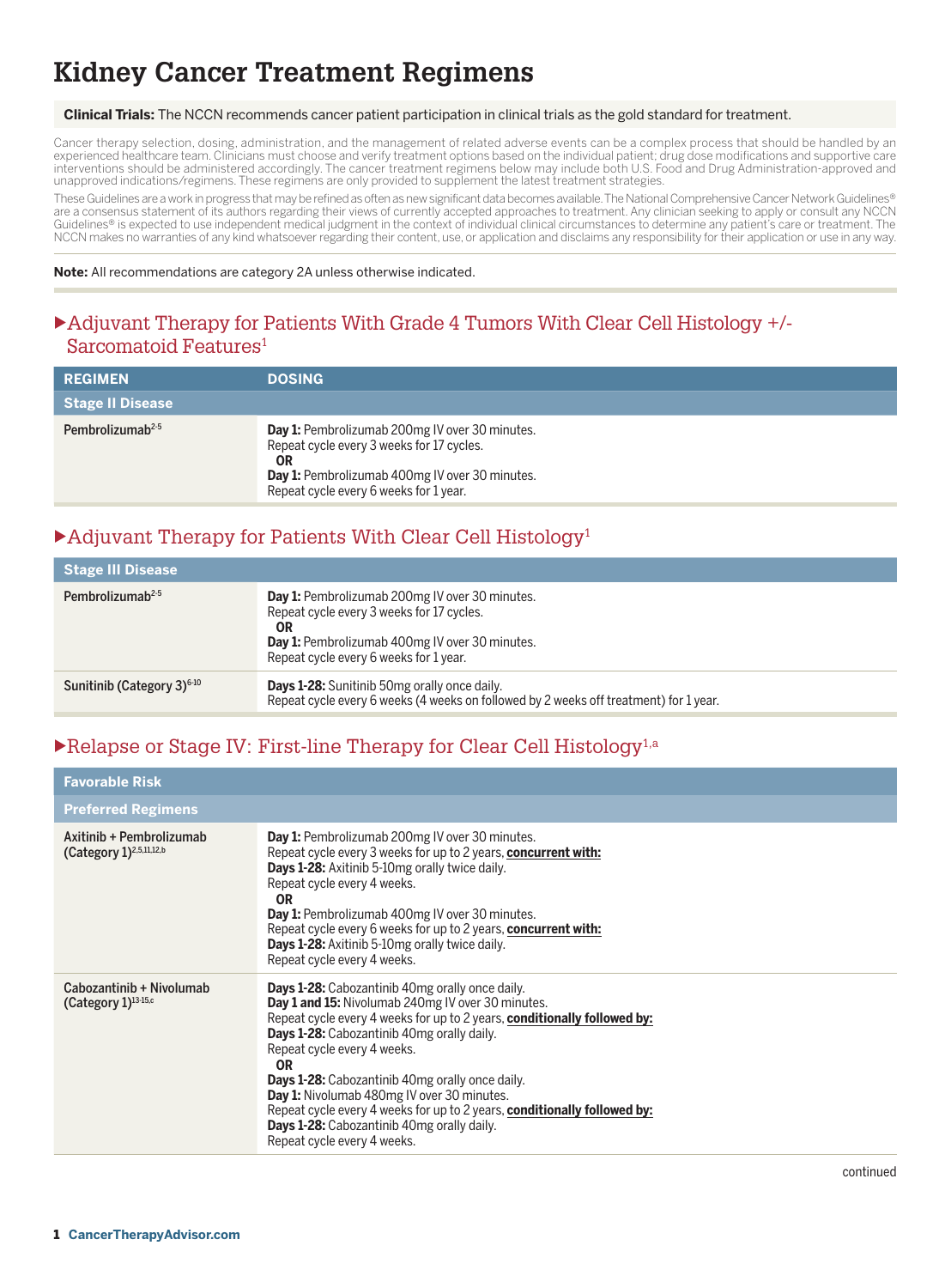# $\blacktriangleright \text{Relapse or Stage IV: First-line Theory for Clear Cell Histology}^{1,a}\text{(continued)}$

| <b>REGIMEN</b>                                                            | <b>DOSING</b>                                                                                                                                                                                                                                                                                                                                                                                                                                                                                                 |
|---------------------------------------------------------------------------|---------------------------------------------------------------------------------------------------------------------------------------------------------------------------------------------------------------------------------------------------------------------------------------------------------------------------------------------------------------------------------------------------------------------------------------------------------------------------------------------------------------|
| <b>Favorable Risk (continued)</b>                                         |                                                                                                                                                                                                                                                                                                                                                                                                                                                                                                               |
| <b>Preferred Regimens (continued)</b>                                     |                                                                                                                                                                                                                                                                                                                                                                                                                                                                                                               |
| Lenvatinib + Pembrolizumab<br>(Category 1) <sup>2,16-18</sup>             | Day 1: Pembrolizumab 200mg IV over 30 minutes.<br>Repeat cycle every 3 weeks for up to 2 years, concurrent with:<br>Days 1-21: Lenvatinib 20mg orally once daily.<br>Repeat cycle every 3 weeks.<br><b>OR</b><br>Day 1: Pembrolizumab 400mg IV over 30 minutes.<br>Repeat cycle every 6 weeks for up to 2 years, concurrent with:<br>Days 1-42: Lenvatinib 20mg orally once daily.<br>Repeat cycle every 6 weeks.                                                                                             |
| <b>Other Recommended Regimens</b>                                         |                                                                                                                                                                                                                                                                                                                                                                                                                                                                                                               |
| Axitinib + Avelumab $11,19,20,b$                                          | Days 1 and 15: Avelumab 800mg IV over 60 minutes.<br>Days 1-28: Axitinib 5-10mg orally twice daily.<br>Repeat cycle every 4 weeks.                                                                                                                                                                                                                                                                                                                                                                            |
| Cabozantinib (Category 2B) <sup>13,21-23,c</sup>                          | Days 1-28: Cabozantinib 60mg orally once daily.<br>Repeat cycle every 4 weeks.                                                                                                                                                                                                                                                                                                                                                                                                                                |
| Nivolumab + Ipilimumab Followed<br>by Nivolumab <sup>15,24-27</sup>       | Day 1: Nivolumab 3mg/kg IV over 30 minutes, followed by:<br>Day 1: Ipilimumab 1mg/kg IV over 30 minutes.<br>Repeat cycle every 3 weeks for 4 cycles, followed by:<br>Day 1: Nivolumab 240mg IV over 30 minutes.<br>Repeat cycle every 2 weeks.<br><b>OR</b><br>Day 1: Nivolumab 3mg/kg IV over 30 minutes, followed by:<br>Day 1: Ipilimumab 1mg/kg IV over 30 minutes.<br>Repeat cycle every 3 weeks for 4 cycles, followed by:<br>Day 1: Nivolumab 480mg IV over 30 minutes.<br>Repeat cycle every 4 weeks. |
| Pazopanib <sup>28-32</sup>                                                | Days 1-28: Pazopanib 800mg orally once daily.<br>Repeat cycle every 4 weeks.                                                                                                                                                                                                                                                                                                                                                                                                                                  |
| Sunitinib <sup>6-10</sup>                                                 | Days 1-28: Sunitinib 50mg orally once daily.<br>Repeat cycle every 6 weeks (4 weeks on followed by 2 weeks off treatment).                                                                                                                                                                                                                                                                                                                                                                                    |
| <b>Useful Under Certain Circumstances</b>                                 |                                                                                                                                                                                                                                                                                                                                                                                                                                                                                                               |
| Axitinib (Category 2B) <sup>11,33-35,b</sup>                              | Days 1-28: Axitinib 5-10mg orally twice daily.<br>Repeat cycle every 4 weeks.                                                                                                                                                                                                                                                                                                                                                                                                                                 |
| High-dose Aldesleukin<br>(Interleukin-2) (Category 2B) <sup>36,37,d</sup> | Days 1-5 and 15-19: Aldesleukin (interleukin-2) 600,000units/kg IV over 15 minutes every 8 hours for a maximum of<br>14 doses (maximum of 28 total doses per cycle).<br>Repeat cycle every 12 weeks for a maximum of 3 cycles.                                                                                                                                                                                                                                                                                |
| Poor/Intermediate Risk                                                    |                                                                                                                                                                                                                                                                                                                                                                                                                                                                                                               |
| <b>Preferred Regimens</b>                                                 |                                                                                                                                                                                                                                                                                                                                                                                                                                                                                                               |
| Axitinib + Pembrolizumab<br>(Category 1) <sup>2,5,11,12,b</sup>           | Day 1: Pembrolizumab 200mg IV over 30 minutes.<br>Repeat cycle every 3 weeks for up to 2 years, concurrent with:<br>Days 1-28: Axitinib 5-10mg orally twice daily.<br>Repeat cycle every 4 weeks.<br><b>OR</b><br>Day 1: Pembrolizumab 400mg IV over 30 minutes.<br>Repeat cycle every 6 weeks for up to 2 years, concurrent with:<br>Days 1-28: Axitinib 5-10mg orally twice daily.<br>Repeat cycle every 4 weeks.                                                                                           |
| Cabozantinib <sup>13,21-23,c</sup>                                        | Days 1-28: Cabozantinib 60mg orally once daily.<br>Repeat cycle every 4 weeks.                                                                                                                                                                                                                                                                                                                                                                                                                                |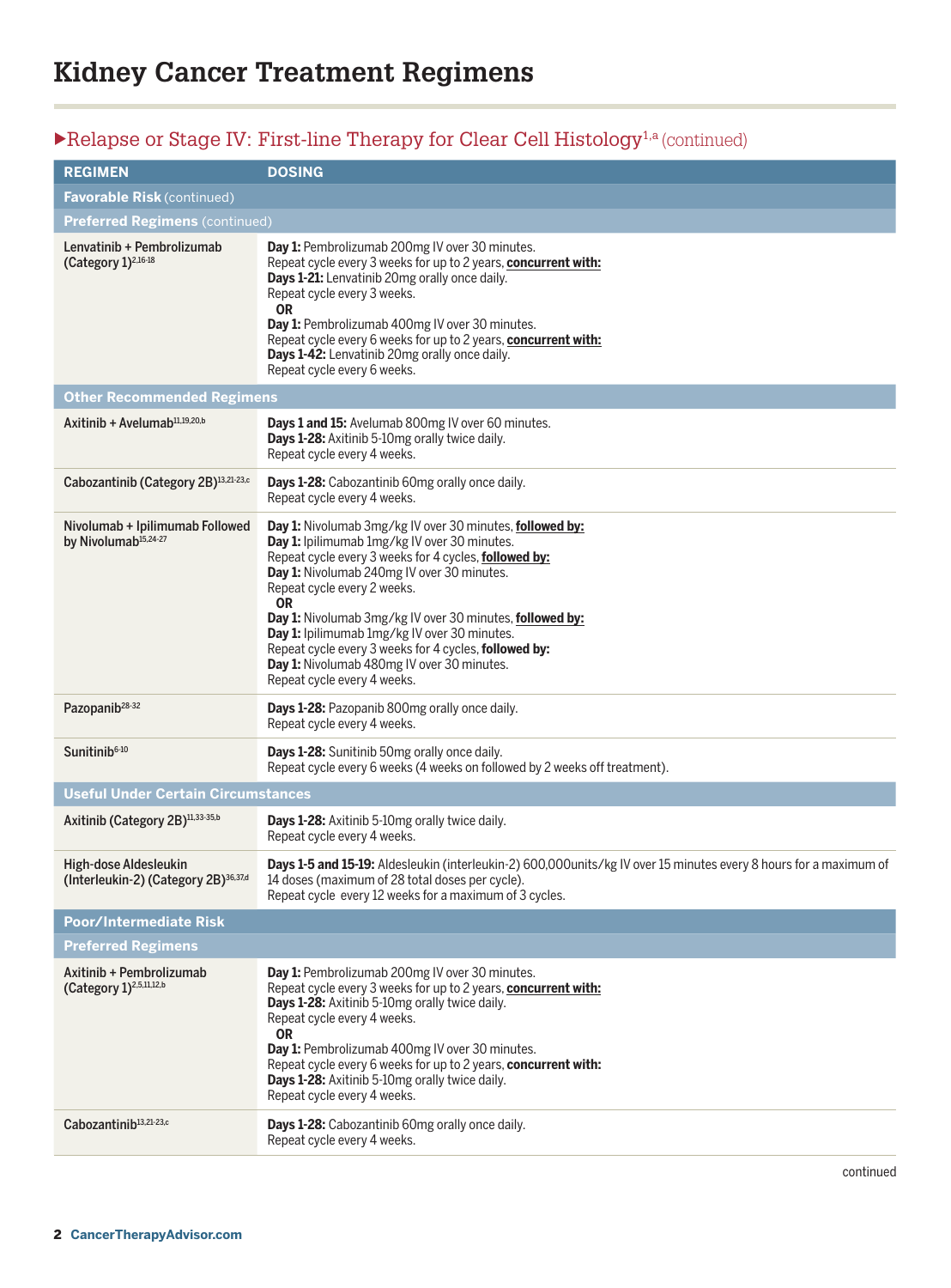# $\blacktriangleright$  Relapse or Stage IV: First-line Therapy for Clear Cell Histology<sup>1,a</sup> (continued)

| <b>REGIMEN</b>                                                                   | <b>DOSING</b>                                                                                                                                                                                                                                                                                                                                                                                                                                                                                                                               |
|----------------------------------------------------------------------------------|---------------------------------------------------------------------------------------------------------------------------------------------------------------------------------------------------------------------------------------------------------------------------------------------------------------------------------------------------------------------------------------------------------------------------------------------------------------------------------------------------------------------------------------------|
| Poor/Intermediate Risk (continued)                                               |                                                                                                                                                                                                                                                                                                                                                                                                                                                                                                                                             |
| <b>Preferred Regimens (continued)</b>                                            |                                                                                                                                                                                                                                                                                                                                                                                                                                                                                                                                             |
| Cabozantinib + Nivolumab<br>(Category 1) <sup>13-15,c</sup>                      | Days 1-28: Cabozantinib 40mg orally once daily.<br>Day 1 and 15: Nivolumab 240mg IV over 30 minutes.<br>Repeat cycle every 4 weeks for up to 2 years, conditionally followed by:<br>Days 1-28: Cabozantinib 40mg orally daily.<br>Repeat cycle every 4 weeks.<br><b>OR</b><br><b>Days 1-28:</b> Cabozantinib 40mg orally once daily.<br>Day 1: Nivolumab 480mg IV over 30 minutes.<br>Repeat cycle every 4 weeks for up to 2 years, conditionally followed by:<br>Days 1-28: Cabozantinib 40mg orally daily.<br>Repeat cycle every 4 weeks. |
| Lenvatinib + Pembrolizumab<br>(Category 1) <sup>2,16-18</sup>                    | Day 1: Pembrolizumab 200mg IV over 30 minutes.<br>Repeat cycle every 3 weeks for up to 2 years, concurrent with:<br>Days 1-21: Lenvatinib 20mg orally once daily.<br>Repeat cycle every 3 weeks.<br><b>OR</b><br>Day 1: Pembrolizumab 400mg IV over 30 minutes.<br>Repeat cycle every 6 weeks for up to 2 years, concurrent with:<br>Days 1-42: Lenvatinib 20mg orally once daily.<br>Repeat cycle every 6 weeks.                                                                                                                           |
| Nivolumab + Ipilimumab Followed<br>by Nivolumab (Category 1) <sup>14,21-27</sup> | Day 1: Nivolumab 3mg/kg IV over 30 minutes, followed by:<br>Day 1: Ipilimumab 1mg/kg IV over 30 minutes.<br>Repeat cycle every 3 weeks for 4 cycles, followed by:<br>Day 1: Nivolumab 240mg IV over 30 minutes.<br>Repeat cycle every 2 weeks.<br><b>OR</b><br>Day 1: Nivolumab 3mg/kg IV over 30 minutes, followed by:<br>Day 1: Ipilimumab 1mg/kg IV over 30 minutes.<br>Repeat cycle every 3 weeks for 4 cycles, followed by:<br>Day 1: Nivolumab 480mg IV over 30 minutes.<br>Repeat cycle every 4 weeks.                               |
| <b>Other Recommended Regimens</b>                                                |                                                                                                                                                                                                                                                                                                                                                                                                                                                                                                                                             |
| Axitinib + Avelumab $11,19,20,b$                                                 | Days 1 and 15: Avelumab 800mg IV over 60 minutes.<br>Days 1-28: Axitinib 5-10mg orally twice daily.<br>Repeat cycle every 4 weeks.                                                                                                                                                                                                                                                                                                                                                                                                          |
| Pazopanib <sup>28-32</sup>                                                       | Days 1-28: Pazopanib 800mg orally once daily.<br>Repeat cycle every 4 weeks.                                                                                                                                                                                                                                                                                                                                                                                                                                                                |
| Sunitinib <sup>6-10</sup>                                                        | Days 1-28: Sunitinib 50mg orally once daily.<br>Repeat cycle every 6 weeks (4 weeks on followed by 2 weeks off treatment).                                                                                                                                                                                                                                                                                                                                                                                                                  |
| <b>Useful Under Certain Circumstances</b>                                        |                                                                                                                                                                                                                                                                                                                                                                                                                                                                                                                                             |
| Axitinib (Category 2B)11,33-35,b                                                 | Days 1-28: Axitinib 5-10mg orally twice daily.<br>Repeat cycle every 4 weeks.                                                                                                                                                                                                                                                                                                                                                                                                                                                               |
| High-dose Aldesleukin<br>(Interleukin-2) (Category 3) <sup>36,37,d</sup>         | Days 1-5 and 15-19: Aldesleukin (interleukin-2) 600,000units/kg IV over 15 minutes every 8 hours<br>for a maximum of 14 doses (maximum of 28 total doses per cycle).<br>Repeat cycle every 12 weeks for a maximum of 3 cycles.                                                                                                                                                                                                                                                                                                              |
| Temsirolimus (Category 3) <sup>38-40</sup>                                       | Day 1: Temsirolimus 25mg IV over 30-60 minutes.<br>Repeat cycle weekly.                                                                                                                                                                                                                                                                                                                                                                                                                                                                     |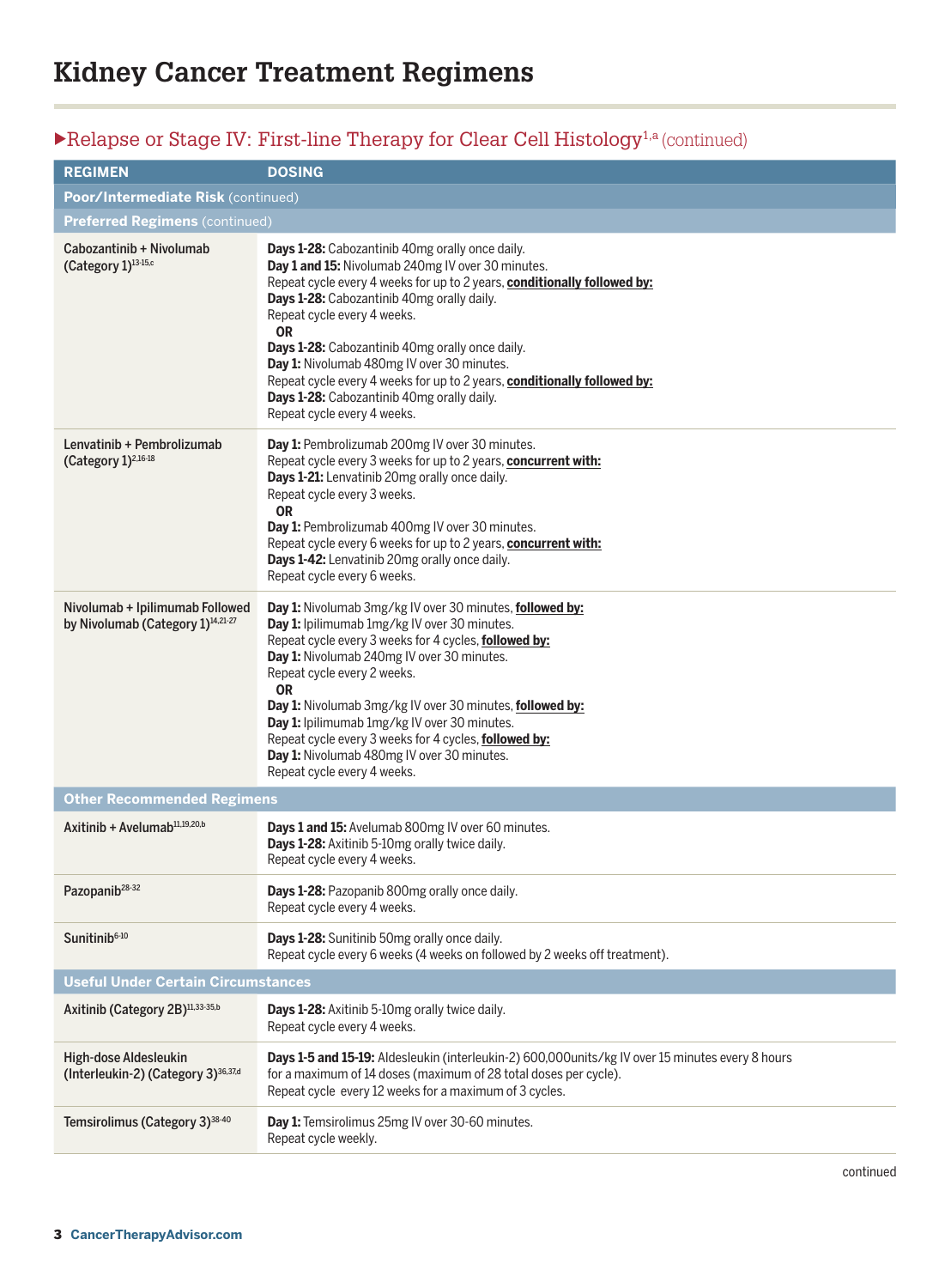# $\blacktriangleright$  Relapse or Stage IV: Subsequent Therapy for Clear Cell Histology<sup>1</sup>

| <b>Preferred Regimens</b>                                           |                                                                                                                                                                                                                                                                                                                                                                                                                                                                                                                                      |
|---------------------------------------------------------------------|--------------------------------------------------------------------------------------------------------------------------------------------------------------------------------------------------------------------------------------------------------------------------------------------------------------------------------------------------------------------------------------------------------------------------------------------------------------------------------------------------------------------------------------|
| Cabozantinib (Category 1) <sup>13,21-23,c</sup>                     | Days 1-28: Cabozantinib 60mg orally once daily.<br>Repeat cycle every 4 weeks.                                                                                                                                                                                                                                                                                                                                                                                                                                                       |
| Lenvatinib + Everolimus<br>(Category 1) <sup>16,41,42</sup>         | Days 1-28: Everolimus 5mg orally once daily<br>Days 1-28: Lenvatinib 18mg orally once daily.<br>Repeat cycle every 4 weeks.                                                                                                                                                                                                                                                                                                                                                                                                          |
| Nivolumab (Category 1) <sup>15,43-45</sup>                          | Day 1: Nivolumab 240mg IV over 30 minutes.<br>Repeat cycle every 2 weeks.<br><b>OR</b><br>Day 1: Nivolumab 480mg IV over 30 minutes.<br>Repeat cycle every 4 weeks.                                                                                                                                                                                                                                                                                                                                                                  |
| <b>Other Recommended Regimens</b>                                   |                                                                                                                                                                                                                                                                                                                                                                                                                                                                                                                                      |
| Axitinib (Category 1)11,33-35,b                                     | <b>Days 1-28:</b> Axitinib 5-10mg orally twice daily.<br>Repeat cycle every 4 weeks.                                                                                                                                                                                                                                                                                                                                                                                                                                                 |
| Axitinib + Avelumab<br>(Category 3) <sup>11,33-35,b</sup>           | Days 1 and 15: Avelumab 800mg IV over 60 minutes<br>Days 1-28: Axitinib 5-10mg orally twice daily.<br>Repeat cycle every 4 weeks.                                                                                                                                                                                                                                                                                                                                                                                                    |
| Axitinib + Pembrolizumab <sup>2,5,11,12,b</sup>                     | Day 1: Pembrolizumab 200mg IV over 30 minutes.<br>Repeat cycle every 3 weeks for up to 2 years, concurrent with:<br>Days 1-28: Axitinib 5-10mg orally twice daily.<br>Repeat cycle every 4 weeks.<br><b>OR</b><br>Day 1: Pembrolizumab 400mg IV over 30 minutes.<br>Repeat cycle every 6 weeks for up to 2 years, concurrent with:<br>Days 1-28: Axitinib 5-10mg orally twice daily.<br>Repeat cycle every 4 weeks.                                                                                                                  |
| Cabozantinib + Nivolumab <sup>13-15,c</sup>                         | Days 1-28: Cabozantinib 40mg orally once daily.<br>Day 1 and 15: Nivolumab 240mg IV over 30 minutes.<br>Repeat cycle every 4 weeks for up to 2 years, conditionally followed by:<br>Days 1-28: Cabozantinib 40mg orally daily.<br>Repeat cycle every 4 weeks.<br><b>OR</b><br>Days 1-28: Cabozantinib 40mg orally once daily.<br>Day 1: Nivolumab 480mg IV over 30 minutes.<br>Repeat cycle every 4 weeks for up to 2 years, conditionally followed by:<br>Days 1-28: Cabozantinib 40mg orally daily.<br>Repeat cycle every 4 weeks. |
| Lenvatinib + Pembrolizumab <sup>2,16-18</sup>                       | Day 1: Pembrolizumab 200mg IV over 30 minutes.<br>Repeat cycle every 3 weeks for up to 2 years, concurrent with:<br>Days 1-21: Lenvatinib 20mg orally once daily.<br>Repeat cycle every 3 weeks.<br><b>OR</b><br>Day 1: Pembrolizumab 400mg IV over 30 minutes.<br>Repeat cycle every 6 weeks for up to 2 years, <b>concurrent with:</b><br>Days 1-42: Lenvatinib 20mg orally once daily.<br>Repeat cycle every 6 weeks.                                                                                                             |
| Nivolumab + Ipilimumab Followed<br>by Nivolumab <sup>14,24-27</sup> | Day 1: Nivolumab 3mg/kg IV over 30 minutes, followed by:<br>Day 1: Ipilimumab 1mg/kg IV over 30 minutes.<br>Repeat cycle every 3 weeks for 4 cycles, followed by:<br>Day 1: Nivolumab 240mg IV over 30 minutes.<br>Repeat cycle every 2 weeks.<br><b>OR</b><br>Day 1: Nivolumab 3mg/kg IV over 30 minutes, followed by:<br>Day 1: Ipilimumab 1mg/kg IV over 30 minutes.<br>Repeat cycle every 3 weeks for 4 cycles, followed by:<br>Day 1: Nivolumab 480mg IV over 30 minutes.<br>Repeat cycle every 4 weeks.                        |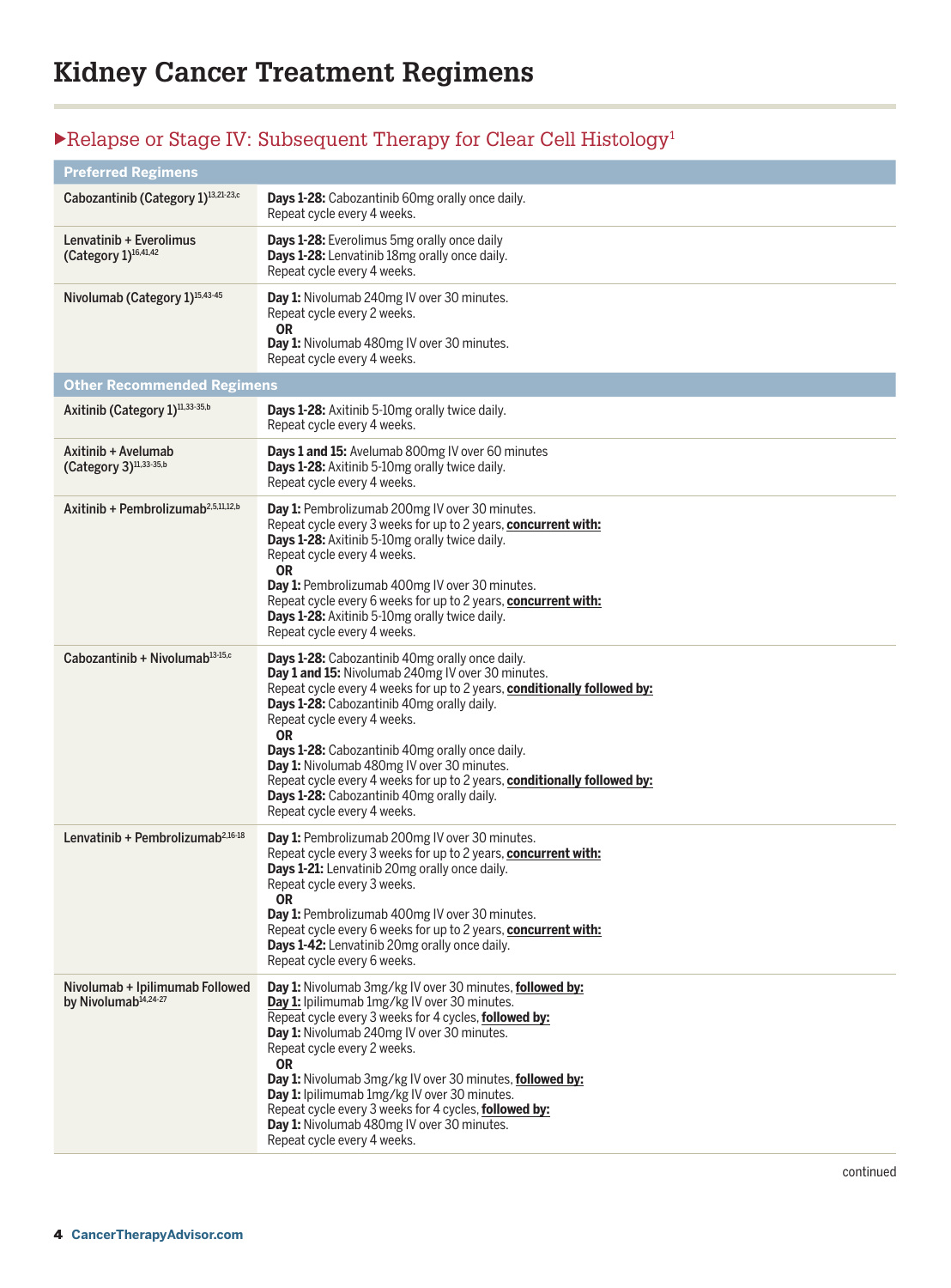# $\blacktriangleright$  Relapse or Stage IV: Subsequent Therapy for Clear Cell Histology<sup>1</sup> (continued)

| <b>Other Recommended Regimens (continued)</b>                             |                                                                                                                                                                                                                                |
|---------------------------------------------------------------------------|--------------------------------------------------------------------------------------------------------------------------------------------------------------------------------------------------------------------------------|
| Pazopanib <sup>28-32</sup>                                                | <b>Days 1-28:</b> Pazopanib 800mg orally once daily.<br>Repeat cycle every 4 weeks.                                                                                                                                            |
| Sunitinib <sup>6-10</sup>                                                 | <b>Days 1-28:</b> Sunitinib 50mg orally once daily.<br>Repeat cycle every 6 weeks (4 weeks on followed by 2 weeks off treatment).                                                                                              |
| Tivozanib <sup>46-48</sup>                                                | <b>Days 1-21:</b> Tivozanib 1.34mg orally once daily.<br>Repeat cycle every 4 weeks.                                                                                                                                           |
| <b>Useful Under Certain Circumstances</b>                                 |                                                                                                                                                                                                                                |
| Bevacizumab (Category 2B) <sup>49-51,e</sup>                              | <b>Day 1:</b> Bevacizumab 10mg/kg IV.<br>Repeat cycle every 2 weeks.<br>0 <sub>R</sub><br>Day 1: Bevacizumab 15mg/kg IV.<br>Repeat cycle every 3 weeks.                                                                        |
| Everolimus <sup>41,52-54</sup>                                            | <b>Days 1-28:</b> Everolimus 10mg orally once daily.<br>Repeat cycle every 4 weeks.                                                                                                                                            |
| High-dose Aldesleukin<br>(Interleukin-2) (Category 2B) <sup>36,37,d</sup> | Days 1-5 and 15-19: Aldesleukin (interleukin-2) 600,000units/kg IV over 15 minutes every 8 hours for a maximum of<br>14 doses (maximum of 28 total doses per cycle).<br>Repeat cycle every 12 weeks for a maximum of 3 cycles. |
| Sorafenib (Category 3) <sup>55-57</sup>                                   | Days 1-28: Sorafenib 400mg orally twice daily.<br>Repeat cycle every 4 weeks.                                                                                                                                                  |
| Temsirolimus (Category 2B) <sup>38-40</sup>                               | Day 1: Temsirolimus 25mg IV over 30-60 minutes.<br>Repeat cycle weekly.                                                                                                                                                        |

# $\blacktriangleright$  Relapse or Stage IV: Systemic Therapy for Non-Clear Cell Histology<sup>1</sup>

| <b>Preferred Regimens</b>                                                     |                                                                                                                                                                                                                 |
|-------------------------------------------------------------------------------|-----------------------------------------------------------------------------------------------------------------------------------------------------------------------------------------------------------------|
| Cabozantinib <sup>13,21-23,c</sup>                                            | <b>Days 1-28:</b> Cabozantinib 60mg orally once daily.<br>Repeat cycle every 4 weeks.                                                                                                                           |
| Sunitinib <sup>6-10</sup>                                                     | Days 1-28: Sunitinib 50mg orally once daily.<br>Repeat cycle every 6 weeks (4 weeks on followed by 2 weeks off treatment).                                                                                      |
| <b>Other Recommended Regimens</b>                                             |                                                                                                                                                                                                                 |
| Lenvatinib + Everolimus $16,41,42$                                            | Days 1-28: Everolimus 5mg orally once daily<br>Days 1-28: Lenvatinib 18mg orally once daily.<br>Repeat cycle every 4 weeks.                                                                                     |
| Nivolumab <sup>124,43-45</sup>                                                | Day 1: Nivolumab 240mg IV over 30 minutes.<br>Repeat cycle every 2 weeks.<br><b>OR</b><br>Day 1: Nivolumab 480mg IV over 30 minutes.<br>Repeat cycle every 4 weeks.                                             |
| Pembrolizumab <sup>2-5</sup>                                                  | Day 1: Pembrolizumab 200mg IV over 30 minutes.<br>Repeat cycle every 3 weeks for up to 2 years.<br><b>OR</b><br>Day 1: Pembrolizumab 400mg IV over 30 minutes.<br>Repeat cycle every 6 weeks for up to 2 years. |
| <b>Useful Under Certain Circumstances</b>                                     |                                                                                                                                                                                                                 |
| Axitinib <sup>11,32-34,b</sup>                                                | <b>Days 1-28:</b> Axitinib 5-10mg orally twice daily.<br>Repeat cycle every 4 weeks.                                                                                                                            |
| Bevacizumab <sup>49-51,e</sup>                                                | Day 1: Bevacizumab 10mg/kg IV.<br>Repeat cycle every 2 weeks.<br><b>OR</b><br>Day 1: Bevacizumab 15mg/kg IV.<br>Repeat cycle every 3 weeks.                                                                     |
| Doxorubicin/Gemcitabine (for<br>renal medullary carcinoma) <sup>58-60,f</sup> | <b>Day 1:</b> Doxorubicin 50mg/m <sup>2</sup> IV push.<br>Day 1: Gemcitabine 1,500mg/m <sup>2</sup> IV over 30 minutes.<br>Repeat cycle every 2 weeks.                                                          |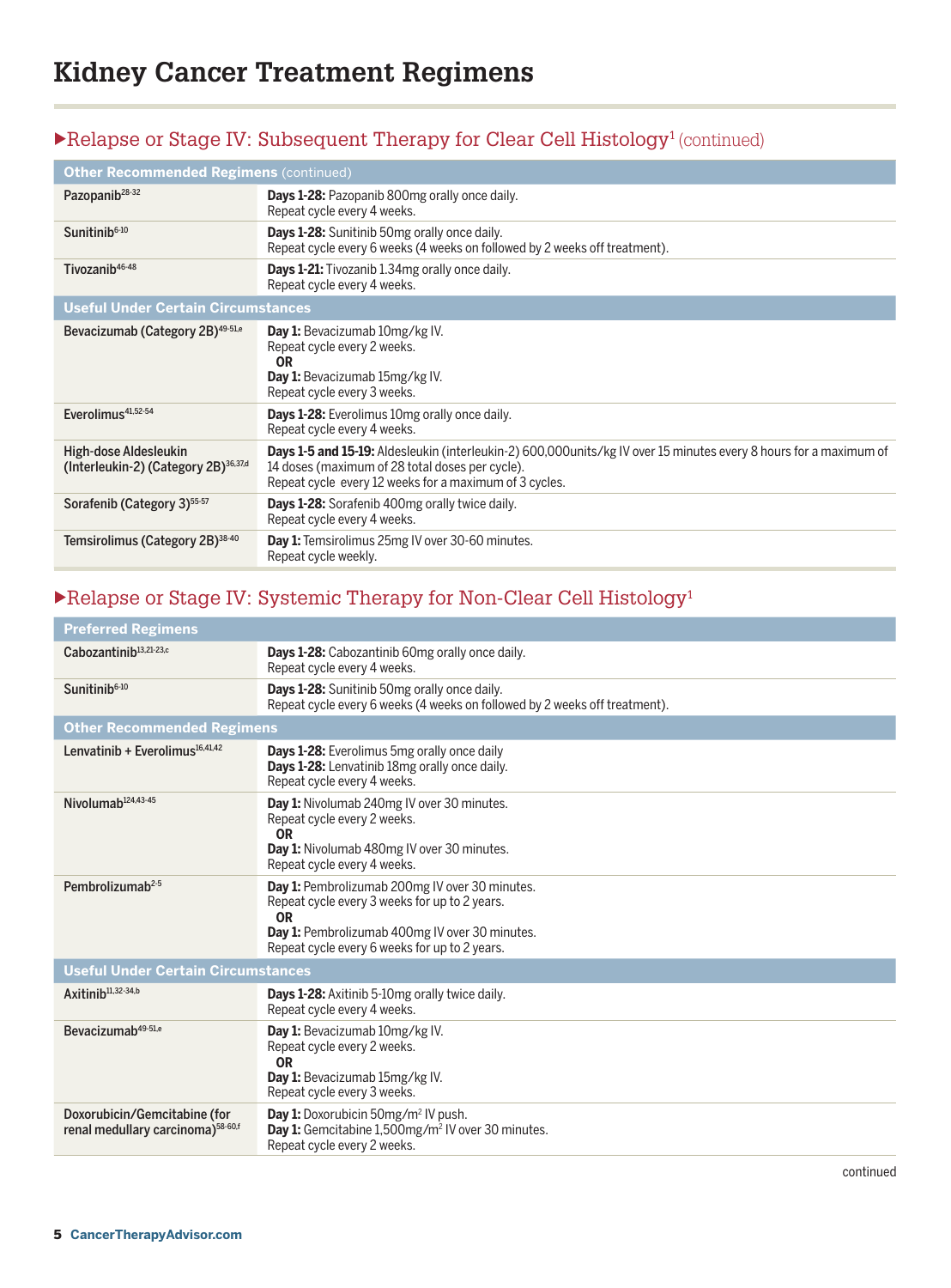### Relapse or Stage IV: Systemic Therapy for Non-Clear Cell Histology<sup>1</sup> (continued)

| <b>Useful Under Certain Circumstances (continued)</b>                                                                     |                                                                                                                                                                                 |
|---------------------------------------------------------------------------------------------------------------------------|---------------------------------------------------------------------------------------------------------------------------------------------------------------------------------|
| $E$ rlotinib <sup>61,62</sup>                                                                                             | Days 1-28: Erlotinib 150mg orally once daily.<br>Repeat cycle every 4 weeks.                                                                                                    |
| Erlotinib + Bevacizumab <sup>49,61,63,64</sup>                                                                            | <b>Days 1-28:</b> Erlotinib 150mg orally once daily.<br>Days 1 and 15: Bevacizumab 10mg/kg IV.<br>Repeat cycle every 4 weeks.                                                   |
| Everolimus <sup>41,52-54</sup>                                                                                            | Days 1-28: Everolimus 10mg orally once daily.<br>Repeat cycle every 4 weeks.                                                                                                    |
| Everolimus + Bevacizumab (for<br>selected patients with advanced<br>papillary renal cell carcinoma) <sup>41,49,65,e</sup> | <b>Days 1-28:</b> Everolimus 10mg orally once daily<br>Days 1 and 15: Bevacizumab 10mg/kg IV.<br>Repeat cycle every 4 weeks.                                                    |
| Gemcitabine/Carboplatin<br>(for patients with collecting duct<br>or medullary subtypes) <sup>59,66,67</sup>               | Days 1 and 8: Gemcitabine 1,250mg/m <sup>2</sup> IV over 30 minutes.<br>Day 1: Carboplatin AUC 5 IV over 30 minutes.<br>Repeat cycle every 3 weeks for 6 cycles.                |
| Gemcitabine/Cisplatin<br>(for patients with collecting duct<br>or medullary subtypes) <sup>59,67,68,g</sup>               | <b>Days 1 and 8:</b> Gemcitabine 1,250mg/m <sup>2</sup> over 30 minutes<br>Day 1: Cisplatin 70mg/m <sup>2</sup> IV over 60 minutes.<br>Repeat cycle every 3 weeks for 6 cycles. |
| Paclitaxel/ Carboplatin<br>(for patients with collecting duct<br>or medullary subtypes) <sup>68-70</sup>                  | Day 1: Paclitaxel 175mg/m <sup>2</sup> IV over 3 hours, followed by:<br>Day 1: Carboplatin AUC 5-6 IV over 30 minutes.<br>Repeat cycle every 3 weeks for 6 cycles.              |
| Pazopanib <sup>28-32</sup>                                                                                                | Days 1-28: Pazopanib 800mg orally once daily.<br>Repeat cycle every 4 weeks.                                                                                                    |
| Temsirolimus (Category 1 for poor-<br>prognosis risk group; Category 2A<br>for other risk groups) <sup>38-40</sup>        | Day 1: Temsirolimus 25mg IV over 30-60 minutes.<br>Repeat cycle weekly.                                                                                                         |

#### $\blacktriangleright$  Kidney-Specific Systemic Therapy for Confirmed Hereditary Renal Cell Carcinoma<sup>1</sup>

| <b>Hereditary Leiomyomatosis and Renal Cell Carcinoma (HLRCC)</b>                                                                                                                                                                                                                                                                                                                                                                                                                |                                                                                                                               |
|----------------------------------------------------------------------------------------------------------------------------------------------------------------------------------------------------------------------------------------------------------------------------------------------------------------------------------------------------------------------------------------------------------------------------------------------------------------------------------|-------------------------------------------------------------------------------------------------------------------------------|
| <b>Useful Under Certain Circumstances</b>                                                                                                                                                                                                                                                                                                                                                                                                                                        |                                                                                                                               |
| Erlotinib + Bevacizumab $49,61,63,64$                                                                                                                                                                                                                                                                                                                                                                                                                                            | <b>Days 1-28:</b> Erlotinib 150mg orally once daily.<br>Days 1 and 15: Bevacizumab 10mg/kg IV.<br>Repeat cycle every 4 weeks. |
| <b>Tuberous Sclerosis Complex (TSC)</b>                                                                                                                                                                                                                                                                                                                                                                                                                                          |                                                                                                                               |
| <b>Useful Under Certain Circumstances</b>                                                                                                                                                                                                                                                                                                                                                                                                                                        |                                                                                                                               |
| Everolimus <sup>41,52-54</sup>                                                                                                                                                                                                                                                                                                                                                                                                                                                   | <b>Days 1-28:</b> Everolimus 10mg orally once daily.<br>Repeat cycle every 4 weeks.                                           |
| von Hippel-Lindau Disease (VHL)                                                                                                                                                                                                                                                                                                                                                                                                                                                  |                                                                                                                               |
| <b>Preferred Regimen</b>                                                                                                                                                                                                                                                                                                                                                                                                                                                         |                                                                                                                               |
| Belzutifan <sup>71,72</sup>                                                                                                                                                                                                                                                                                                                                                                                                                                                      | <b>Days 1-28:</b> Belzutifan 120mg orally once daily.<br>Repeat cycle every 4 weeks.                                          |
| <b>Useful Under Certain Circumstances</b>                                                                                                                                                                                                                                                                                                                                                                                                                                        |                                                                                                                               |
| Pazopanib <sup>28-32</sup>                                                                                                                                                                                                                                                                                                                                                                                                                                                       | <b>Days 1-28:</b> Pazopanib 800mg orally once daily.<br>Repeat cycle every 4 weeks.                                           |
| a Adjuvant pembrolizumab (200mg IV over 30 minutes, repeat cycle every 3 weeks for up to 2 years OR 400mg IV over 30 minutes, repeat cycle every 6 weeks for up to 2 years)2-5 after<br>metastasectomy within 1 year of nephrectomy is an option for patients with disease characterized by clear cell histology.<br><sup>b</sup> The dose of axitinib is typically started at 5mg twice daily and then titrated to a maximum of 10mg twice daily based on response or toxicity. |                                                                                                                               |

<sup>c</sup> Cabozantinib (Cabometyx®) tablets and cabozantinib (Cometriq®) capsules are not interchangeable products. The dosage strengths of each product and dosing recommendations for specific indications differ.

- <sup>d</sup> For patients with excellent performance status and normal organ function.
- <sup>e</sup> An FDA-approved biosimilar is an appropriate substitute for bevacizumab.
- <sup>f</sup> Doxorubicin is an anthracycline. Cumulative anthracycline dosage should be monitored.
- <sup>g</sup> Hydration is required with supplemental electrolytes pre- and post-administration of Cisplatin.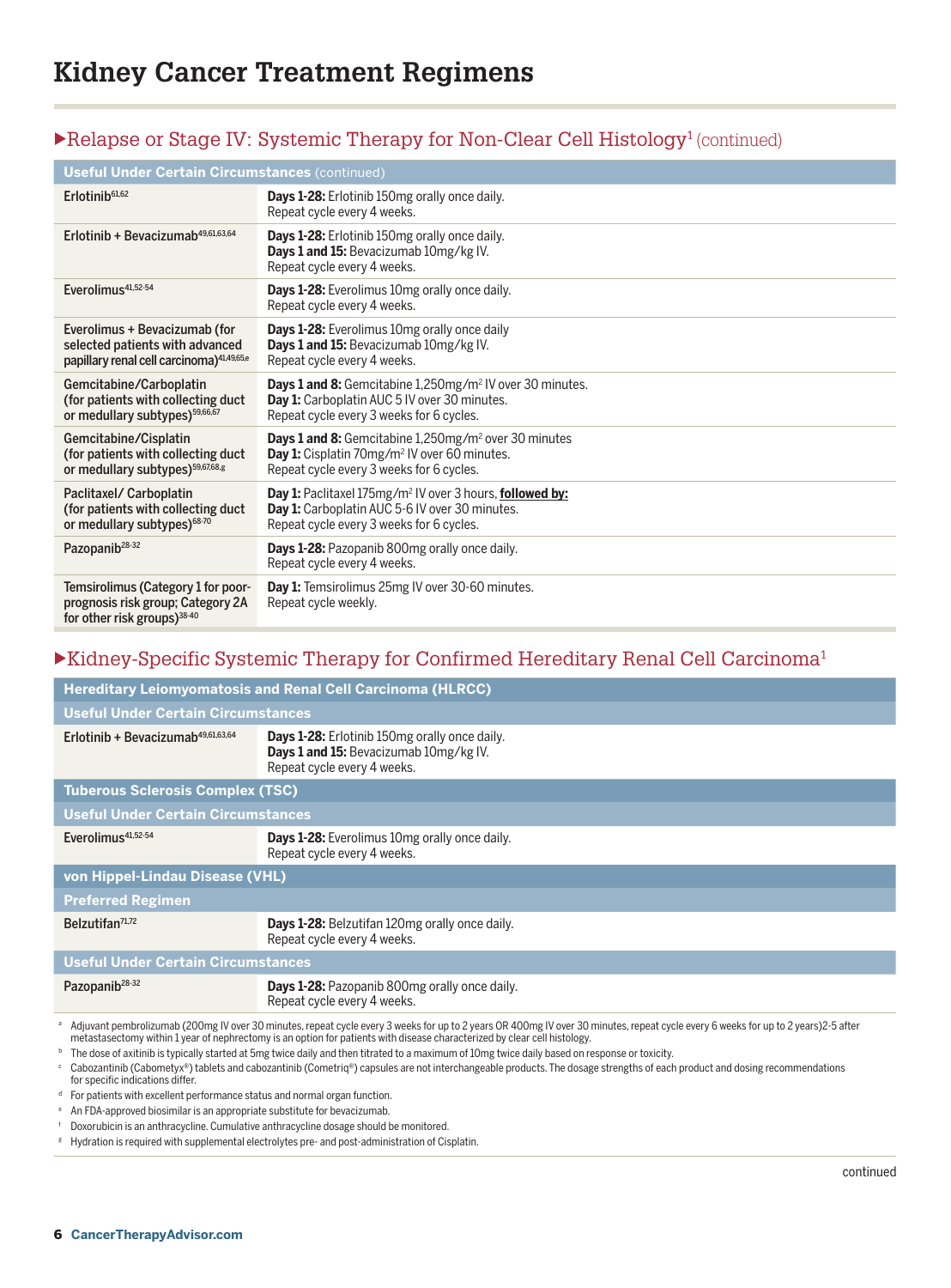#### **References**

- 1. Referenced with permission from the NCCN Clinical Practice Guidelines in Oncology® Kidney Cancer v4.2022. https://www.nccn.org/professionals/physician\_gls/pdf/ kidney.pdf. Accessed January 14, 2022.
- 2. Pembrolizumab (Keytruda). [package insert]. Whitehouse Station, NJ: Merck & Co., Inc.; August, 2021.
- 3. McDermott DF, Lee JL, Ziobro M, et al. Open-label, single-arm, phase II study of pembrolizumab monotherapy as first-line therapy in patients with advanced nonclear cell renal cell carcinoma. J Clin Oncol. 2021;39:1029-1039.
- 4. Choueiri TK, Tomczak P, Park SH, et al. Adjuvant pembrolizumab after nephrectomy in renal-cell carcinoma. N Engl J Med. 2021;385(8):683-694.
- 5. Lala M, Li TR, de Alwis DP, et al. A six-weekly dosing schedule for pembrolizumab in patients with cancer based on evaluation using modelling and simulation. Eur J Cancer. 2020;131:68-75.
- 6. Sunitinib (Sutent) [package insert]. New York, NY: Pfizer Inc.; August, 2021.
- 7. Motzer RJ, Hutson TE, Tomczak P, et al. v Overall survival and updated results for sunitinib compared with interferon alfa in patients with metastatic renal cell carcinoma. J Clin Oncol. 2009;27:3584-3590.
- 8. Lee JL, Ahn JH, Lim HY, et al. Multicenter phase II study of sunitinib in patients with non-clear cell renal cell carcinoma. Ann Oncol. 2012;23:2108-2114.
- 9. Ravaud A, Motzer RJ, Pandha HS, et al. Adjuvant sunitinib in high-risk renal-cell carcinoma after nephrectomy. N Engl J Med. 2016;375:2246-2254
- 10. Motzer RJ, Ravaud A, Patard JJ, et al. Adjuvant sunitinib for high-risk renal cell carcinoma after nephrectomy: subgroup analyses and updated overall survival results. Eur Urol. 2018;73:62-68.
- 11. Axitinib (Inlyta) [package insert]. New York, NY: Pfizer, Inc.; June, 2020.
- 12. Rini BI, Plimack ER, Stus V, et al. Pembrolizumab plus axitinib versus sunitinib for advanced renal-cell carcinoma. N Engl J Med. 2019;380:1116-1127.
- 13. Cabozantinib (Cabometryx) [package insert]. Alameda, CA: Exelixis, Inc; September, 2021.
- 14. Nivolumab (Opdivo) [package insert]. Princeton, NJ: Bristol-Myers Squibb Co.; August, 2021.
- 15. Choueiri TK, Powles T, Burotto M, et al. Nivolumab plus cabozantinib versus sunitinib for advanced renal-cell carcinoma. N Engl J Med. 2021;384:829-841.
- 16. Lenvatinib (Lenvima) [package insert]. Woodcliff Lake, NJ: Eisai Inc.; August, 2021.
- 17. Taylor MH, Lee CH, Makker V, et al. Phase IB/II trial of lenvatinib plus pembrolizumab in patients with advanced renal cell carcinoma, endometrial cancer, and other selected advanced solid tumors. J Clin Oncol. 2020;38:1154-1163.
- 18. Lee CH, Shah AY, Rasco D, et al. Lenvatinib plus pembrolizumab in patients with either treatment-naive or previously treated metastatic renal cell carcinoma (study 111/KEYNOTE-146): a phase 1b/2 study. Lancet Oncol. 2021;22:946-958.
- 19. Avelumab (Bavencio) [package insert]. Rockland, MA: EMD Serono, Inc.; November, 2020.
- 20. Motzer RJ, Penkov K, Haanen J, et al. Avelumab plus axitinib versus sunitinib for advanced renal-cell carcinoma. N Engl J Med. 2019;380:1103-1115.
- 21. Choueiri TK, Escudier B, Powles T, et al. Cabozantinib versus everolimus in advanced renal cell carcinoma (METEOR): final results from a randomised, open-label, phase 3 trial. Lancet Oncol. 2016;17:917-927.
- 22. Choueiri TK, Halabi S, Sanford BL, et al. Cabozantinib versus sunitinib as initial targeted therapy for patients with metastatic renal cell carcinoma of poor or intermediate risk: The Alliance A031203 CABOSUN trial. J Clin Oncol. 2017;35: 591-597.
- 23. Martinez Chanzá N, Xie W, Bilen MA, et al. Cabozantinib in advanced non-clear-cell renal cell carcinoma: a multicentre, retrospective, cohort study. Lancet Oncol. 2019;20:581-590.
- 24. Ipilimumab (Yervoy). [package insert]. Princeton, NJ: Bristol-Myers Squibb Company; May, 2021.
- 25. Hammers HJ, Plimack ER, Infante JR, et al. Safety and efficacy of nivolumab in combination with ipilimumab in metastatic renal cell carcinoma: The CheckMate 016 study. J Clin Oncol. 2017;35:3851-3858.
- 26. Motzer RJ, Tannir NM, McDermott DF, et al. Nivolumab plus ipilimumab versus sunitinib in advanced renal-cell carcinoma. N Engl J Med. 2018;378:1277-1290.
- 27. Motzer RJ, Rini BI, McDermott DF, et al. Nivolumab plus ipilimumab versus sunitinib in first-line treatment for advanced renal cell carcinoma: extended follow-up of efficacy and safety results from a randomised, controlled, phase 3 trial. Lancet Oncol. 2019;20:1370-1385.
- 28. Pazopanib (Votrient) [package insert]. East Hanover, NJ: Novartis Pharmaceuticals Corp.; 2017.
- 29. Sternberg CN, Hawkins RE, Wagstaff J, et al. A randomised, double-blind phase III study of pazopanib in patients with advanced and/or metastatic renal cell carcinoma: final overall survival results and safety update. Eur J Cancer. 2013; 49:1287-1296.
- 30. Motzer RJ, Hutson TE, McCann L, et al. Overall survival in renal-cell carcinoma with pazopanib versus sunitinib. N Engl J Med. 2014;370:1769-1770.
- 31. Buti S, Bersanelli M, Maines F, et al. First-line pazopanib in non-clear cell renal carcinoma: The Italian retrospective multicenter PANORAMA study. J Clin Oncol. 2016;34(suppl\_e16081).
- 32. Jonasch E, McCutcheon IE, Gombos DS, et al. Pazopanib in patients with von Hippel-Lindau disease: a single-arm, single-centre, phase 2 trial. Lancet Oncol. 2018;19:1351-1359.
- 33. Hutson TE, Lesovoy V, Al-Shukri S, et al. Axitinib versus sorafenib as first-line therapy in patients with metastatic renal-cell carcinoma: a randomised open-label phase 3 trial. Lancet Oncol. 2013;14:1287-1294.
- 34. Motzer RJ, Escudier B, Tomczak P, et al. Axitinib versus sorafenib as second-line treatment for advanced renal cell carcinoma: overall survival analysis and updated results from a randomised phase 3 trial. Lancet Oncol. 2013;14:552-562.
- 35. Rini BI, Melichar B, Ueda T, et al. Axitinib with or without dose titration for first-line metastatic renal-cell carcinoma: a randomised double-blind phase 2 trial. Lancet Oncol. 2013;14:1233-1242.
- 36. Aldesleukin (Proleukin) [package insert]. San DiegoPrometheus Laboratories, Inc.; May, 2019.
- 37. McDermott DF, Regan MM, Clark JI, et al. Randomized phase III trial of high-dose interleukin-2 versus subcutaneous interleukin-2 and interferon in patients with metastatic renal cell carcinoma. J Clin Oncol. 2005;23:133-141.
- 38. Temsirolimus (Torisel) [package insert]. Philadelphia, PA: Wyeth Pharmaceuticals Inc.; 2018.
- 39. Hudes G, Carducci M, Tomczak P, et al. Temsirolimus, interferon alfa, or both for advanced renal-cell carcinoma. N Engl J Med. 2007;356:2271-2281.
- 40. Dutcher JP, de Souza P, McDermott D, et al. Effect of temsirolimus versus interferonalpha on outcome of patients with advanced renal cell carcinoma of different tumor histologies. Med Oncol. 2009;26:202-209.
- 41. Everolimus (Afinitor) [package insert]. East Hanover, NJ: Novartis Pharmaceuticals Corp.; April, 2021.
- 42. Motzer RJ, Hutson TE, Glen H, et al. Lenvatinib, everolimus, and the combination in patients with metastatic renal cell carcinoma: a randomised, phase 2, open-label, multicentre trial. Lancet Oncol. 2015;16:1473-1482.
- 43. Motzer RJ, Escudier B, McDermott DF, et al. Nivolumab versus everolimus in advanced renal-cell carcinoma. N Engl J Med. 2015;373:1803-1813.
- 44. Long GV, Tykodi SS, Schneider JG, et al. Assessment of nivolumab exposure and clinical safety of 480 mg every 4 weeks flat-dosing schedule in patients with cancer. Ann Oncol. 2018;29:2208-2213.
- 45. Koshkin VS, Barata PC, Zhang T, et al. Clinical activity of nivolumab in patients with non-clear cell renal cell carcinoma. J Immunother Cancer. 2018;6:9.
- 46. Tivozanib (Fotivda) [package insert]. Boston, MA: AVEO Pharmaceuticals, Inc.; March, 2021.
- 47. Rini BI, Pal SK, Escudier BJ. et al. Tivozanib versus sorafenib in patients with advanced renal cell carcinoma (TIVO-3): phase 3, multicentre, randomised, controlled, open-label study. Lancet Oncol. 2020;21:95-104.
- 48. Pal SK, Escudier BJ, Atkins MB, et al. Final overall survival results from a phase 3 study to compare tivozanib to sorafenib as third- or fourth-line therapy in subjects with metastatic renal cell carcinoma. Eur Urol. 2020;78:783-785.
- 49. Bevacizumab (Avastin) [package insert]. South San Francisco.: Genentech, Inc.; December, 2020.
- 50. Yang JC, Haworth L, Sherry RM, et al. A randomized trial of bevacizumab, an antivascular endothelial growth factor antibody, for metastatic renal cancer. N Engl J Med. 2003;349:427-434.
- 51. Irshad T, Olencki T, Zynger DL, et al. Bevacizumab in metastatic papillary renal cell carcinoma (PRCC) [abstract]. J Clin Oncol. 2016;29(suppl\_e15158).
- 52. Motzer RJ, Escudier B, Oudard S, et al. Efficacy of everolimus in advanced renal cell carcinoma: a double-blind, randomised, placebo-controlled phase III trial. Lancet. 2008;372:449-456.
- 53. Motzer RJ, Escudier B, Oudard S, et al. Phase 3 trial of everolimus for metastatic renal cell carcinoma : final results and analysis of prognostic factors. Cancer. 2010;116:4256-4265.
- 54. Bissler JJ, Kingswood JC, Radzikowska E, et al. Everolimus, for angiomyolipoma associated with tuberous sclerosis complex or sporadic lymphangioleiomyomatosis (EXIST-2): a multicentre, randomised, double-blind, placebo-controlled trial. Lancet. 2013;381:817-824.